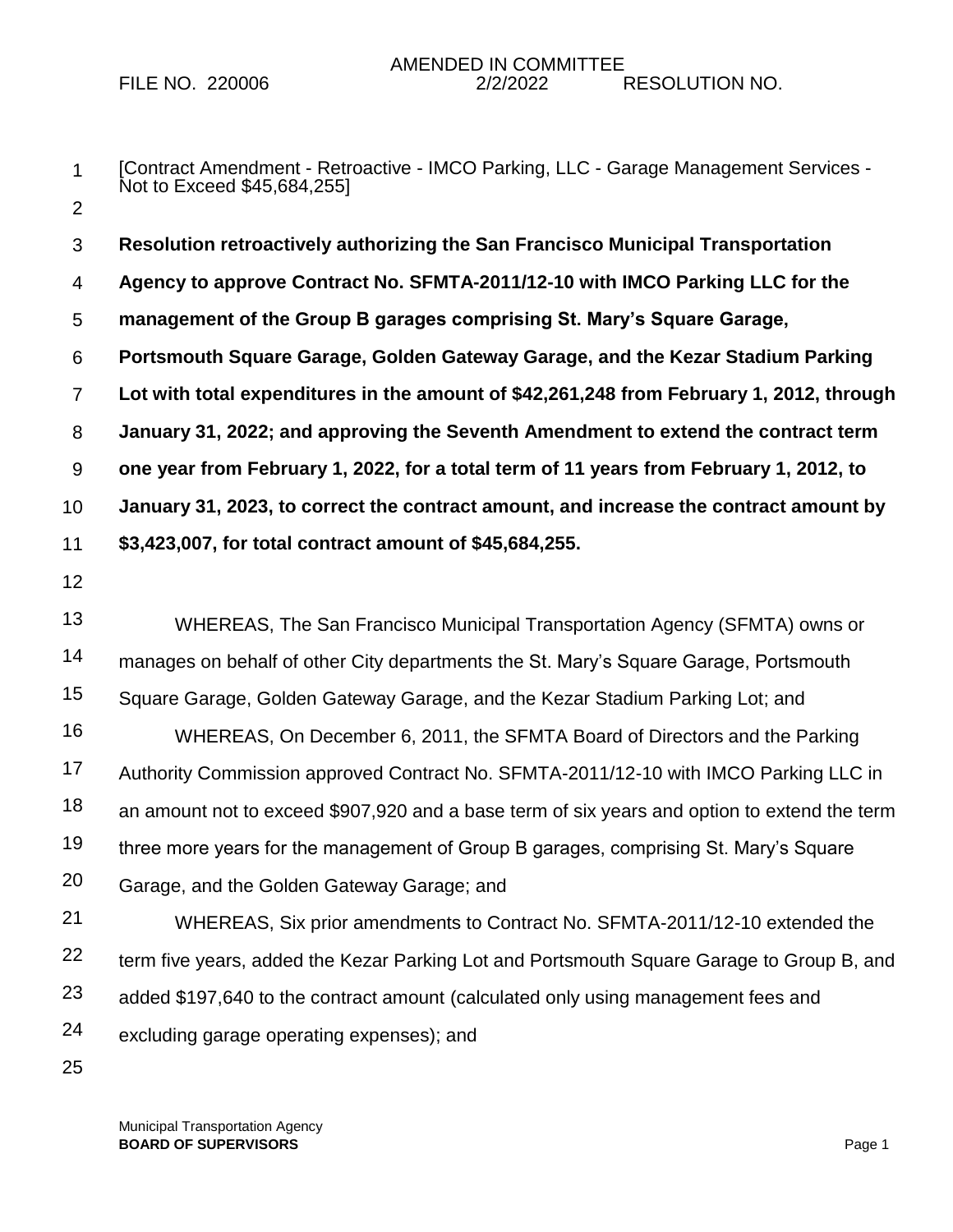1 2 3 4 5 6 7 8 9 10 11 12 13 14 15 16 17 18 19 20 21 22 23 24 WHEREAS, Due to apparent staff error, for purposes of determining the application of Charter section 9.118(b), the contract amount was previously calculated only using the management fees paid to the contractor, and staff have subsequently determined that total expenditures incurred under the contract should be included in the contract amount; and WHEREAS, The total expenditures under this contract (that were previously excluded from calculation of the contract amount) through January 31, 2022, are \$42,261,248, and total anticipated expenditures are \$3,423,007, for a total contract amount not to exceed \$45,684,255; and WHEREAS, The proposed Seventh Amendment to No. SFMTA-2011/12-10 will extend the term one more year and add \$3,423,007 to the contract amount for a total term of 11 years and a contract amount of \$45,684,255; and WHEREAS, The proposed term extension will provide SFMTA staff additional time to issue an RFP and complete a competitive process to select garage management firms for new contracts, which has been delayed but will be completed within the next twelve months; and WHEREAS, SFMTA staff had planned to issue a Request for Proposals (RFP) in the summer of 2021 seeking proposals that would result in new parking operator contracts that would have had terms beginning on February 1, 2022, but staff has since determined that issuing the RFP and awarding contracts will take more time than previously anticipated, and that a one-year extension of the existing contract is needed; now, therefore, be it RESOLVED, That the Board of Supervisors retroactively approves Contract No. SFMTA-2011/12-10 with IMCO Parking LLC for the management of the Group B garages (comprising the St. Mary's Square Garage and Golden Gateway Garage) for a term of ten years and a contract amount of \$42,261,248; and be it

25

Municipal Transportation Agency **BOARD OF SUPERVISORS** Page 2